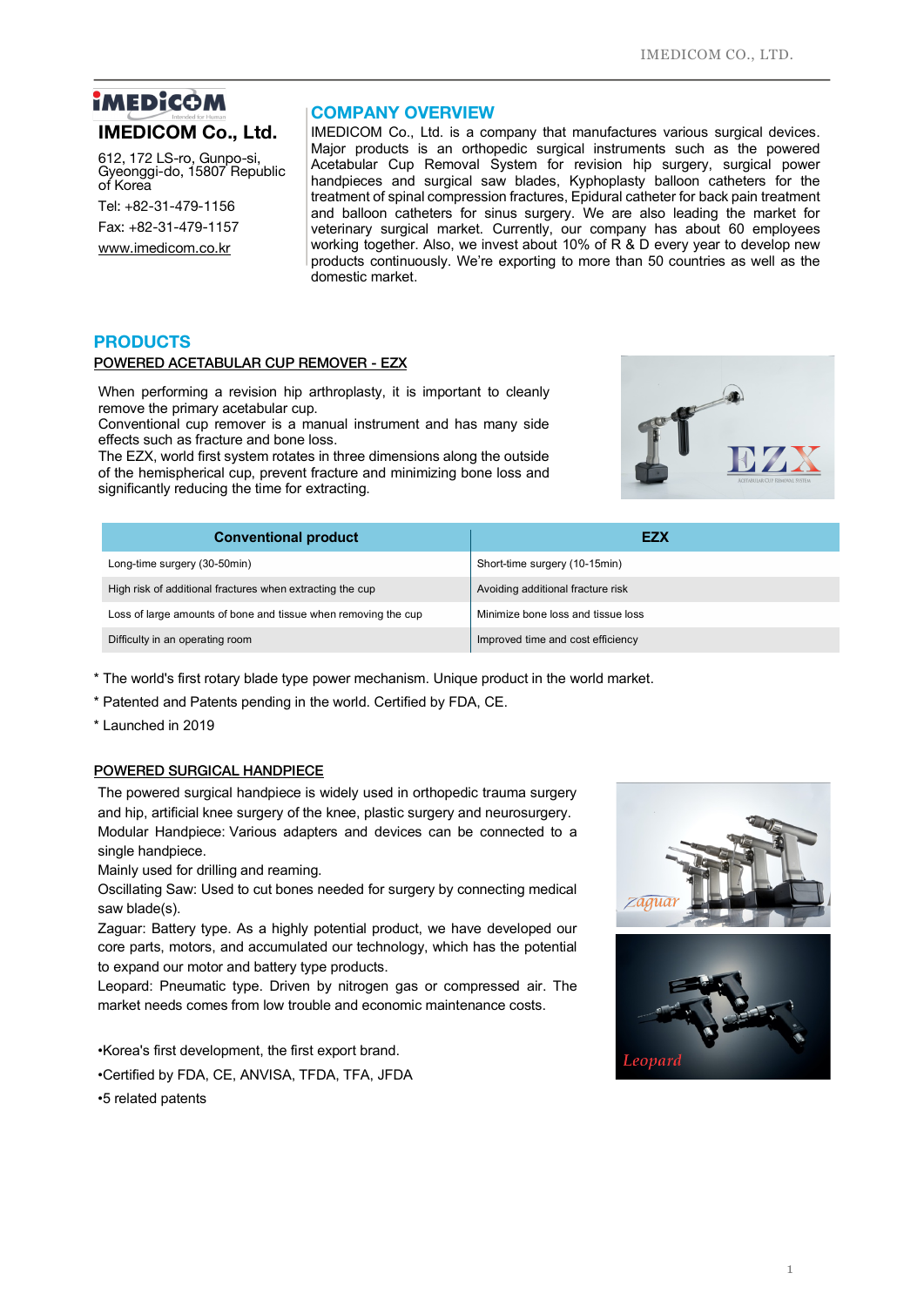IMEDICOM CO., LTD.

#### SURGICAL SAW BLADE / BUR

Used for cutting or grinding bones during orthopedic trauma surgery, hip joint, knee joint arthroplasty, plastic surgery, and neurosurgery.

To prevent a bone chip or thermal necrosis on the saw blade during cutting, a technique is needed to precisely adjust the angle and size of the saw blade.

In addition to our handpieces, we are also offering around 1,600 different designs as third party suppliers.

We have been dealing with a customers globally for more than 17 years.

- Certified by KFDA, FDA, CE, TFDA, TGA, JFDA
- Private Labeling available.

### KYPHOPLASTY / VERTEBROPLASTY SYSTEM

A product for vertebral augmentation procedure performed on a patient with a Vertebral compression fracture.

The balloon catheter is inserted into the Vertebra and the balloon is inflated to create a void, and then the PMMA bone cement is injected to restore the collapsed spine.

It is a disposable sterile packaging product, so use a new product every surgery. Advantages of the product: Rapid pain relief, restoration of spinal deformity and

procedure with a minimal incision less than 1cm.

Because it is a safe procedure, even older patients can surgery. The incidence of postoperative complications is low. Short hospital stay.

- •Related Products: Cement Mixing / Delivery system-MCX
- Spine Bone Cement-MVX, MVX Plus (OEM)
- Certified by KFDA, FDA, CE, CFDA, TFDA, ANVISA

#### EPIDURAL CATHETER

It is a non-surgical method for relieving back pain, such as a lumbar herniated disc. The catheter is inserted through the tailbone(Sacral Hiatus) and by using this catheter, through the two working channel, using an endoscope, laser fiber or RF to eliminate the cause of the pain.

It is a non-surgical procedure that can be applied before open surgery. In case of a mild lumbar herniated disc, it is possible to return to daily life with a simple procedure.

We have more than 10 different product lines because each patient has different symptoms and each doctor has different approaches.

Our products offer the most options in the world, offering a wide range of product choices.

It is a disposable sterile packaging product, so use a new product every surgery.

•Certified by FDA, CE, TFDA

•5 related patents







SPINAUT-V SPINAUT-H